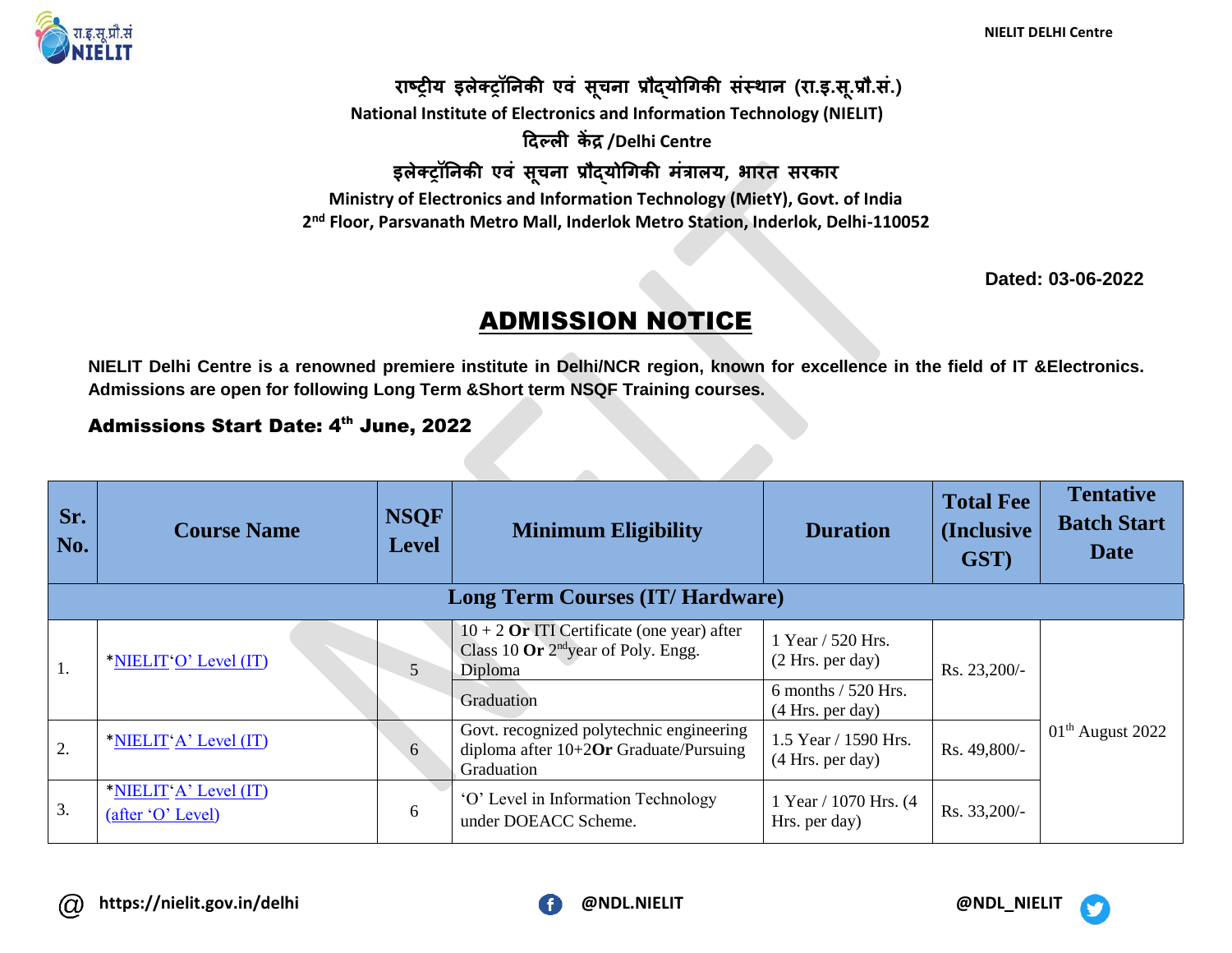

| $\overline{4}$ . | *Diploma in Computer Hardware<br>Maintenance<br>(CHM - O' Level) Course         | 4              | $10 + 2$ pass Or ITI (one year after 10 pass)                                                                                                   | 1 year/400 Hrs.<br>(2 Hrs. per day)                  | Rs. 22,099/- | 01 <sup>th</sup> August 2022 |
|------------------|---------------------------------------------------------------------------------|----------------|-------------------------------------------------------------------------------------------------------------------------------------------------|------------------------------------------------------|--------------|------------------------------|
|                  |                                                                                 |                | <b>Short Term Courses (IT/ Multimedia/Electronics)</b>                                                                                          |                                                      |              |                              |
| 5.               | <b>Certified Multimedia Developer</b>                                           | 5 <sup>5</sup> | $10+2$ Pass                                                                                                                                     | <b>200 Hrs</b><br>(4 Hrs. per Day).                  | Rs. 19,512/- | $01th$ August 2022           |
| 6.               | *Advance Diploma in Computer<br><b>Application Accounting and</b><br>Publishing | $\overline{4}$ | $10 + 2$ pass                                                                                                                                   | $200$ Hrs<br>$(2/4$ Hrs. per Day)                    | Rs.10,662/-  | 10 <sup>th</sup> August 2022 |
| 7.               | <i>*Certification Course in Data Entry</i><br>and Office Automation             | $\overline{4}$ | $10+2$ passed in any stream with min. 50%<br>marks Or Any ITI Certificate (One Year)<br>after class 10 <sup>th</sup> with min. 50% marks in ITI | 9 Weeks<br>(3 Hrs. per day)                          | Rs. 9,482/-  | $10th$ August 2022           |
| 8.               | <i>*Course on Computer Concepts</i><br>(CCC)                                    | 3              | 10 <sup>th</sup> Pass/Pursuing                                                                                                                  | 8 Weeks<br>(2 Hrs. per Day)                          | Rs. 5,470/-  | $10th$ August 2022           |
| 9.               | <b>Certificate Course in Programming</b><br>through Python                      |                | Basic knowledge of any Programming<br>Language                                                                                                  | 60 Hrs./6Weeks<br>$(2 \text{ hrs.} \text{ per Day})$ | Rs. 8,774/-  | $10th$ August 2022           |
| 10.              | <b>Financial Accounting using Tally</b>                                         |                | 10+2 pass/Pursuing                                                                                                                              | 40 Hrs.<br>(2 Hrs. per Day)                          | Rs. 6,650/-  | 10 <sup>th</sup> August 2022 |

## \* No Course fee for SC-ST Candidates for NSQF Aligned Courses as per Govt. Norms**.**

## **Note:**

- 1. Long Term Courses of NIELIT- 'O' Level (IT) and 'A' Level (IT) (Sr. No. 1, 2, 3) are exempted from GST.
- 2. Current GST rate is 18%, as per Govt. norms.
- 3. For Fee details, please refer **Annexure-1 (**Note: Fee description is given at the end of this Advt.**)**.
- 4. Registration and Examination fee of NSQF Courses of Long term duration will be charged extra.
- **https://nielit.gov.in/delhi @NDL.NIELIT @NDL\_NIELIT**  $\omega$

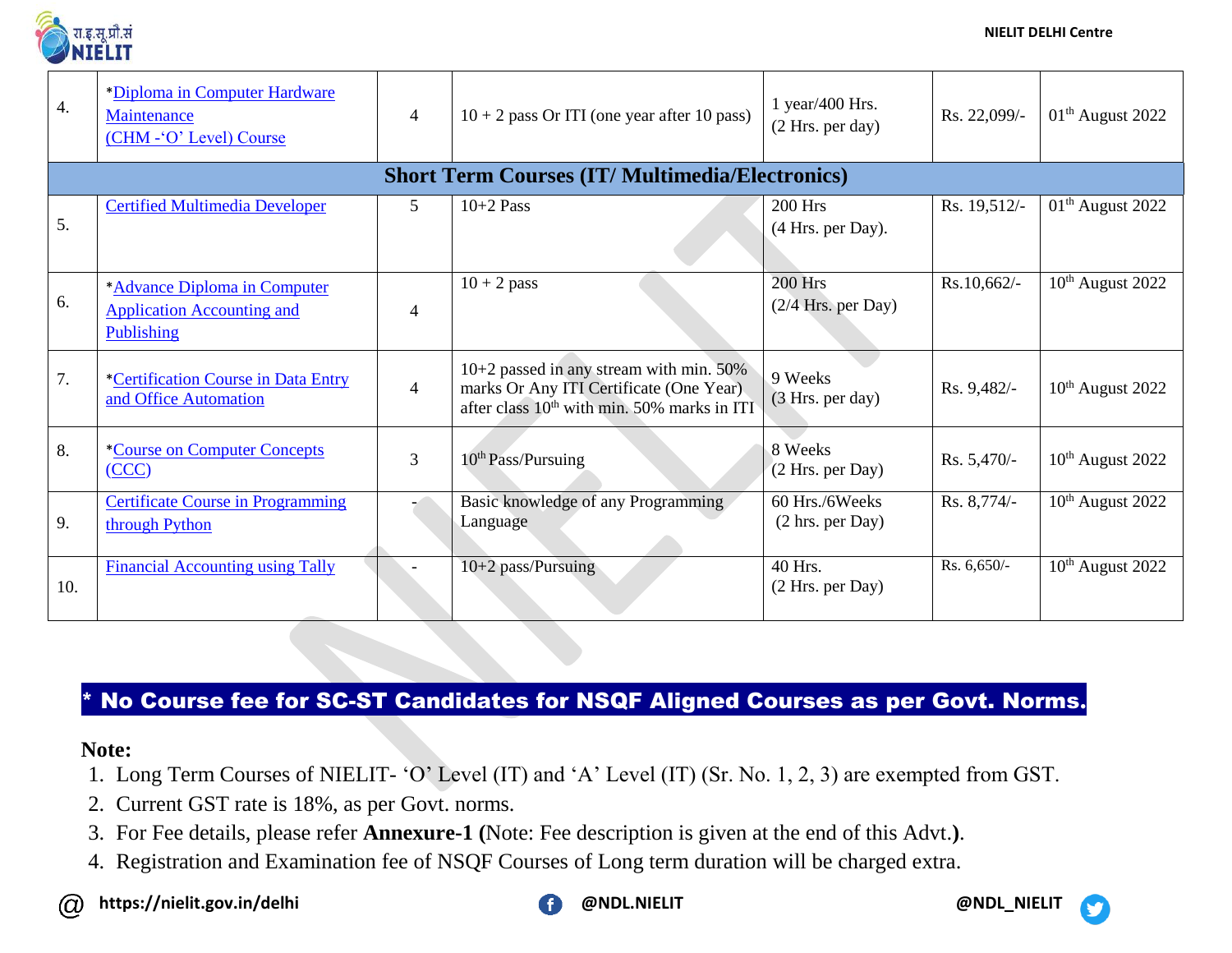

- 5. Read the **[General Guidelines](https://nielit.gov.in/delhi/sites/default/files/PDF/Training/Admission_Guidelines_Jun2022.pdf)** carefully for admission and payment details. Click on the button below "**Proceed for Admission**"
- 6. For all enquiries Contact at 011-23644149, 23644849, 23652370, Ext. No. 301, 306, 8447795337(Monday-Friday 9.00am to 5.30pm) or [delhi.training@nielit.gov.in](mailto:delhi.training@nielit.gov.in)



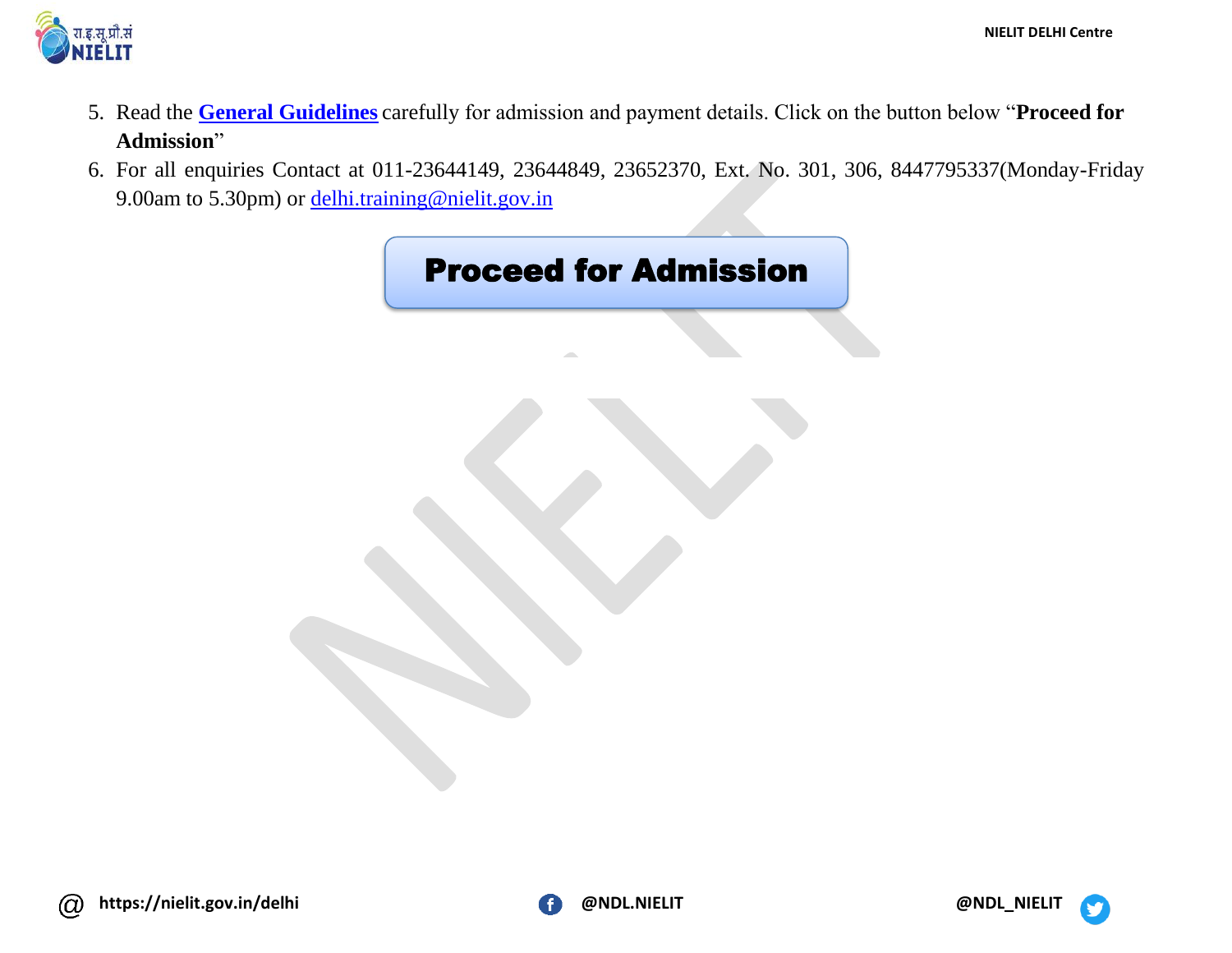

| <b>Annexure-1</b>                      |                                                        |                   |                          |                                                     |                                      |                                   |  |  |
|----------------------------------------|--------------------------------------------------------|-------------------|--------------------------|-----------------------------------------------------|--------------------------------------|-----------------------------------|--|--|
| <b>Fee Details – Long Term Courses</b> |                                                        |                   |                          |                                                     |                                      |                                   |  |  |
| Sr.<br>N <sub>0</sub>                  | <b>Course Name</b>                                     | <b>Course Fee</b> | <b>GST</b><br>@18%       | <b>Admission Fee +</b><br><b>Misc. Training Fee</b> | <b>Grand Total</b><br>(for GEN& OBC) | <b>Grand Total</b><br>(for SC&ST) |  |  |
| $\mathbf{1}$                           | *IT O Level                                            | 20,800            |                          | 2,400                                               | 23,200                               | 2,400                             |  |  |
|                                        | <b>First Installment</b><br>(at the time of admission) | 11,000            | ۰                        | 1,600                                               | 12,600                               | 2,400                             |  |  |
|                                        | <b>Second Installment</b><br>(in second semester)      | 9,800             |                          | 800                                                 | 10,600                               |                                   |  |  |
| $\boldsymbol{2}$                       | <i><b>*IT A Level</b></i>                              | 45,000            | $\overline{\phantom{0}}$ | 4,800                                               | 49,800                               | 4,800                             |  |  |
|                                        | <b>First Installment</b><br>(at the time of admission) | 20,000            | ۰                        | 2,400                                               | 22,400                               | 4,800                             |  |  |
|                                        | <b>Second Installment</b><br>(in second semester)      | 15,000            |                          | 1,600                                               | 16,600                               |                                   |  |  |
|                                        | <b>Third installment</b><br>(in third semester)        | 10,000            |                          | 800                                                 | 10,800                               |                                   |  |  |
| 3                                      | <i><b>*IT A Level (after O level)</b></i>              | 30,000            |                          | 3,200                                               | 33,200                               | 3,200                             |  |  |
|                                        | <b>First Installment</b><br>(at the time of admission) | 16,000            |                          | 2,400                                               | 18,400                               | 3,200                             |  |  |
|                                        | <b>Second installment</b><br>(in second semester)      | 14,000            |                          | 800                                                 | 14,800                               |                                   |  |  |
| 4                                      | *CHM O LEVEL                                           | 18,050            | 3,249                    | 800                                                 | 22,099                               | 800                               |  |  |
|                                        | <b>First Installment</b><br>(at the time of admission) | 10,000            | 1,800                    | 800                                                 | 12,600                               | 800                               |  |  |
|                                        | <b>Second Installment</b><br>(in second semester)      | 8,050             | 1,449                    |                                                     | 9,499                                |                                   |  |  |